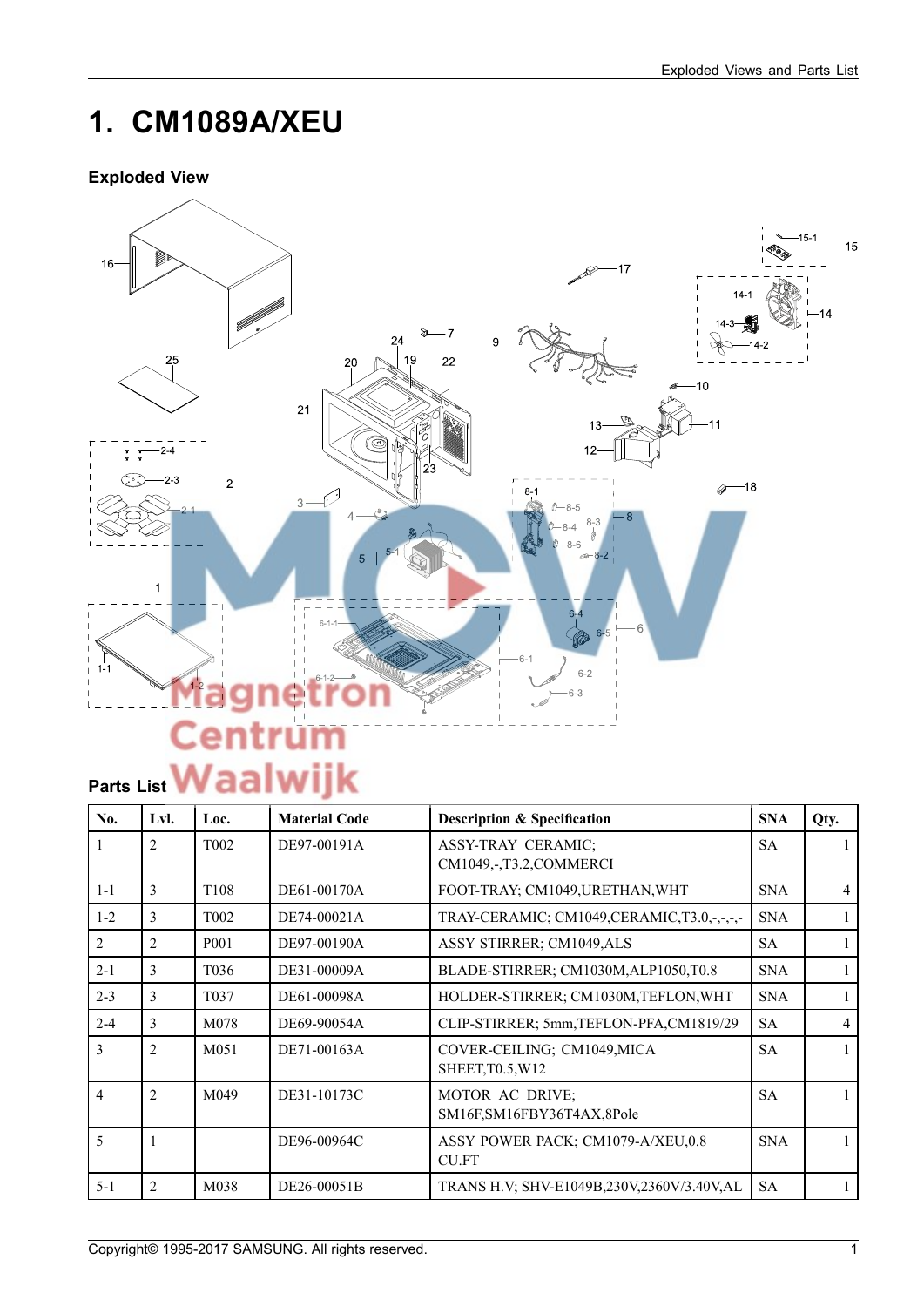| No.            | Lvl.           | Loc.        | <b>Material Code</b> | <b>Description &amp; Specification</b>               | <b>SNA</b> | Qty.           |
|----------------|----------------|-------------|----------------------|------------------------------------------------------|------------|----------------|
| 6              | $\overline{2}$ | M155        | DE96-00240H          | <b>ASSY BASE PLATE;</b><br>CM1099/SA,3RD-1.0,SEPARA  | <b>SNA</b> | $\mathbf{1}$   |
| $6 - 1$        | $\overline{3}$ | M155        | DE94-04131A          | <b>ASSY BASE PLATE;</b><br>CM1089A/XEU,3RD-1.0,SEPA  | <b>SNA</b> | $\mathbf{1}$   |
| $6 - 1 - 1$    | $\overline{4}$ | M048        | DE80-10001G          | BASE PLATE; 3RD, GI-SGCC, T0.6, W345, L565           | <b>SNA</b> | $\mathbf{1}$   |
| $6 - 1 - 2$    | $\overline{4}$ | M047        | DE61-40066A          | FOOT; PP,BLK                                         | <b>SA</b>  | $\overline{2}$ |
| $6 - 2$        | $\overline{3}$ | M042        | DE91-70061H          | ASSY H.V.FUSE;<br>THV060T,5KV,900mA,SCREW,WH         | <b>SA</b>  | 1              |
| $6 - 3$        | $\overline{3}$ | M527        | DE59-00002A          | DIODE-H.V;<br>MWO,2CL4512H/CL04-12A,500mA,12         | <b>SA</b>  | $\mathbf{1}$   |
| $6 - 4$        | $\overline{3}$ | M039        | 2501-001285          | C-OIL HIGH VOLTAGE; 1130nF,2100V,BK,34x54            | <b>SA</b>  | $\mathbf{1}$   |
| $6-5$          | $\overline{3}$ | M040        | DE61-00419A          | BRACKET-HVC; CM1049,EGI-SECC,T0.8                    | <b>SNA</b> | $\mathbf{1}$   |
| $\overline{7}$ | $\overline{2}$ | M011        | DE61-50541A          | BRACKET EARTH; EGI-SECC,T1,W15,L8                    | <b>SNA</b> | $\mathbf{1}$   |
| $\,8\,$        | $\overline{2}$ | B022        | DE94-01862J          | ASSY BODY LATCH; NC2K HANDLE<br>TYPE(CONTRAB         | <b>SNA</b> | $\mathbf{1}$   |
| $8 - 1$        | $\overline{3}$ |             | DE72-00137G          | LATCH BODY;<br>AMC6158/JMC9158, PBT, NATURAL         | <b>SA</b>  | $\mathbf{1}$   |
| $8 - 2$        | $\overline{3}$ | <b>B010</b> | DE66-00093A          | LEVER SWITCH-A;<br>NC2000, PP, HT44, GRAY, HANDL     | <b>SA</b>  | $\mathbf{1}$   |
| $8 - 3$        | $\overline{3}$ | <b>B011</b> | DE66-00094A          | LEVER SWITCH-B;<br>NC2000, PP, TB53, NTR, HANDLE     | <b>SA</b>  | 1              |
| $8 - 4$        | $\overline{3}$ | <b>B046</b> | 3405-001032          | SWITCH-MICRO;<br>125/250VAC, 16A, 200gf, SPDT, T     | <b>SA</b>  | $\mathbf{1}$   |
| $8 - 5$        | $\overline{3}$ | <b>B048</b> | 3405-001034          | SWITCH-MICRO;<br>125/250VAC, 16A, 200gf, SPST-N      | <b>SA</b>  | $\mathbf{1}$   |
| $8 - 6$        | $\overline{3}$ | S0021       | 3405-001116          | SWITCH-MICRO;<br>125/250VAC, 1A, 200gf, SPST-NO      | <b>SA</b>  | $\mathbf{1}$   |
| $\overline{9}$ | $\sqrt{2}$     | W002        | DE39-00396A          | <b>ASSY WIRE HARNESS;</b><br>CM1069,230VAC, IEC,-,-, | <b>SA</b>  | $\mathbf{1}$   |
| 10             | $\overline{2}$ | M457        | DE47-20173A          | THERMOSTAT:<br>125/250V,15/7.5A,90,60,NORMAL         | <b>SA</b>  | $\mathbf{1}$   |
| 11             | $\overline{2}$ | M035        | OM75P(31)ESGN        | ASSY-MGT; ASSY-MGT                                   |            | $\mathbf{1}$   |
| 12             | $\overline{2}$ | M037        | DE71-60016E          | COVER AIR; CM1049, PP, FH44N, SEMI-COM               | <b>SA</b>  | $\mathbf{1}$   |
| 13             | $\sqrt{2}$     | M036        | 4713-001524          | LAMP-INCANDESCENT;<br>22x53, BK, 20, 230, CLEAR,     | <b>SA</b>  | $\mathbf{1}$   |
| 14             | $\overline{2}$ | M020        | DE96-00108D          | ASSY MOTOR FAN; CM1059/XEU,230V,<br>50HZ,250         | <b>SNA</b> | $\mathbf{1}$   |
| $14-1$         | $\overline{3}$ | P109        | DE71-00061A          | COVER MOTOR; 2 & 2 PROJECT, PP, TB53,2 &<br>2 PROJ   | <b>SA</b>  | $\mathbf{1}$   |
| $14 - 2$       | $\overline{3}$ | H096        | DE31-90051A          | BLADE-FAN; CE10**, PP, NATURAL, MT44                 | <b>SA</b>  | $\mathbf{1}$   |
| $14-3$         | $\overline{3}$ | M023        | DE31-10177C          | MOTOR AC FAN;<br>SMF-1049EA,2,230V,50Hz,25W,         | <b>SNA</b> | $\mathbf{1}$   |
| 15             | $\overline{2}$ | M017        | DE96-00010C          | ASSY NOISE FILTER;<br>SN-3WED(12),250V/10A,2         | <b>SA</b>  | $\mathbf{1}$   |
| $15 - 1$       | $\overline{3}$ | M019        | 3601-001019          | FUSE-CARTRIDGE;<br>250V,12A,SLOW-BLOW,CERAMI         | <b>SA</b>  | $\mathbf{1}$   |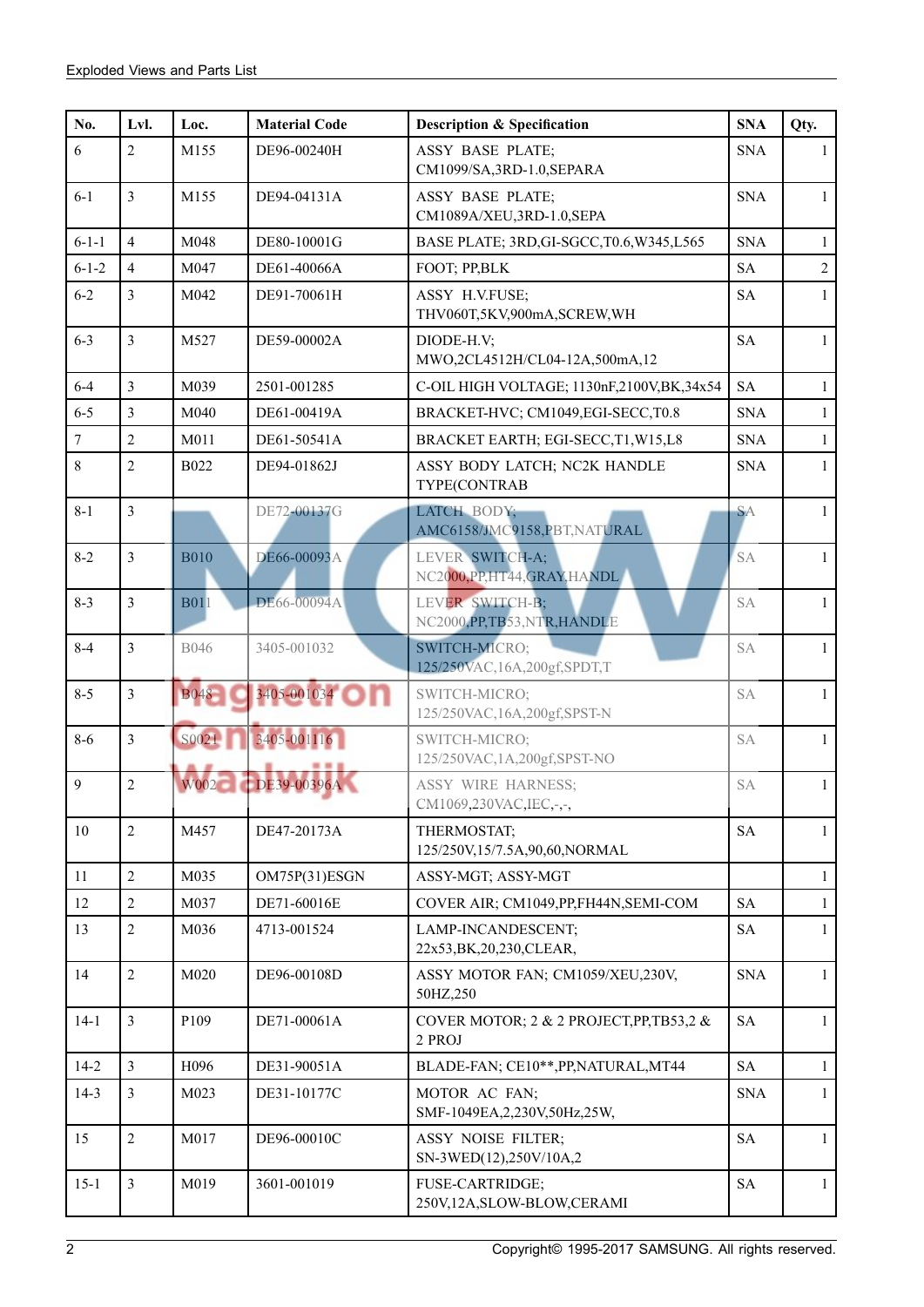| No. | Lvl.           | Loc.              | <b>Material Code</b> | <b>Description &amp; Specification</b>          | <b>SNA</b> | Qty. |
|-----|----------------|-------------------|----------------------|-------------------------------------------------|------------|------|
| 16  | 1              | M <sub>001</sub>  | DE64-01740A          | PANEL OUTER; CM1059/1069, STS430, T0.6          | <b>SA</b>  |      |
| 17  | $\mathbf{1}$   | M <sub>0</sub> 15 | DE96-00639A          | CBF-POWER CORD;<br>AT, EUROPE, EU3F, , Black, 1 | <b>SA</b>  |      |
| 18  | 2              | M052              | DE73-90027A          | CORE-FERRITE; T13.8, NI-ZN, BNF-14(K150), L2    | <b>SNA</b> |      |
| 19  | $\overline{2}$ | Z780              | DE71-00127A          | CAVITY UP;<br>CM1049,STS430,T0.5,COIL,COMMER    | <b>SNA</b> |      |
| 20  | 2              | M213              | DE71-00128A          | CAVITY MAIN:<br>CM1049,STS430,T0.5,1.0CUFT,C    | <b>SNA</b> |      |
| 21  | 2              | Y053              | DE71-00129A          | CAVITY FRONT;<br>CM1049,STS430,T0.8,1.0CUFT,    | <b>SNA</b> |      |
| 22  | 2              | Z030              | DE71-00130A          | CAVITY BACK;<br>CM1049,STS430,T0.5,COIL,1.0C    | <b>SNA</b> |      |
| 23  | 2              | M <sub>5</sub> 15 | DE92-90434A          | ASSY WAVE GUIDE; M97G45, SECC,-,-               | <b>SNA</b> |      |
| 24  | $\overline{2}$ | Q082              | DE61-50029J          | BRACKET-GEAR MOTOR; SEMI<br>COMM, EGI-SECC, T0  | <b>SNA</b> |      |
| 25  | 2              | M002              | DE63-90035G          | <b>CUSHION RUBBER: ASPHALT, T2, W190, L100</b>  | <b>SNA</b> |      |

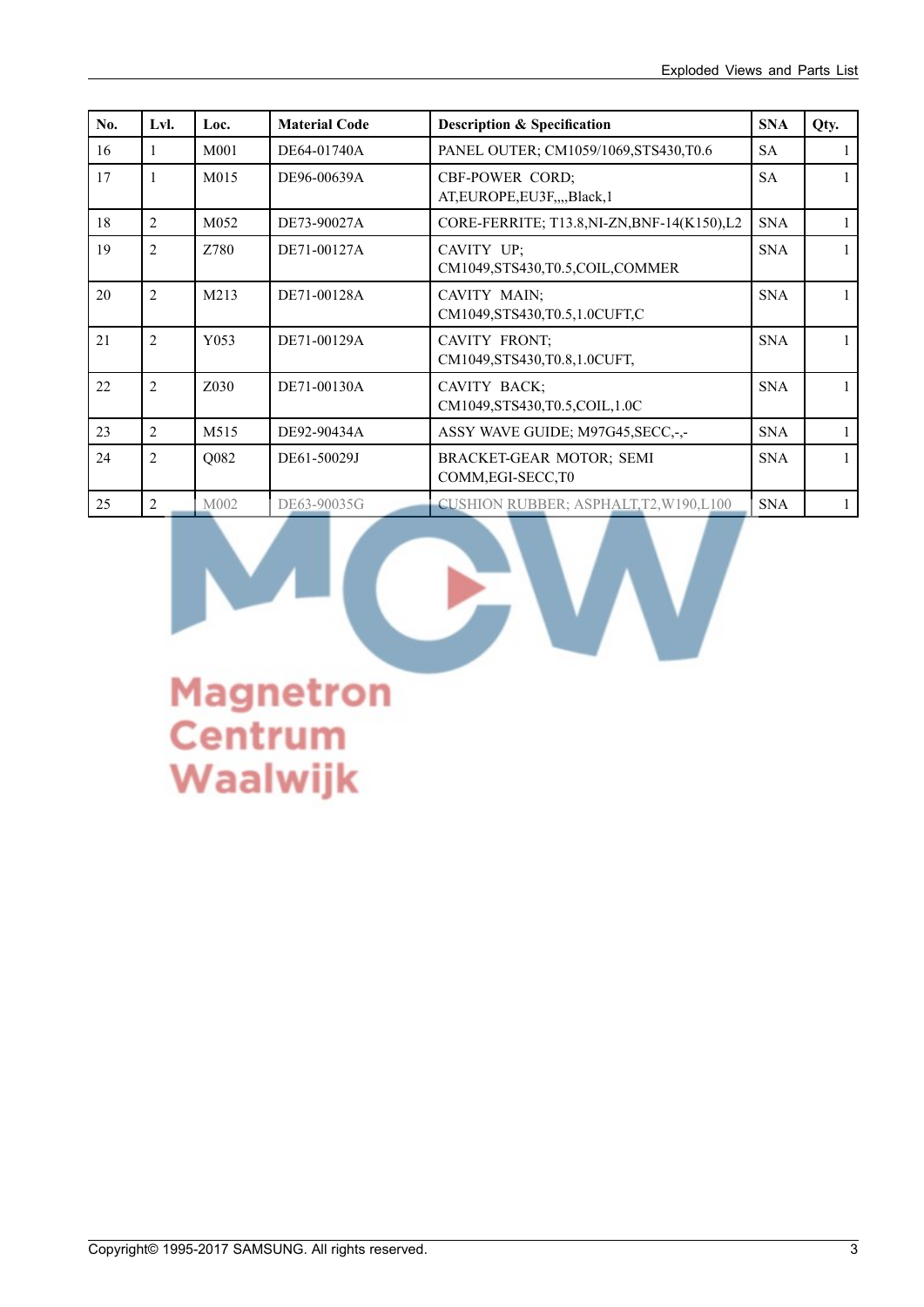# **2. Assy Door**

# **Exploded View**



#### **Parts List**

| No.         | Lvl.           | Loc.              | <b>Material Code</b> | <b>Description &amp; Specification</b>            | <b>SNA</b> | Qty. |
|-------------|----------------|-------------------|----------------------|---------------------------------------------------|------------|------|
|             | Ι.             | D <sub>049</sub>  | DE94-03005A          | ASSY DOOR; CM1089, STSS, MANDOLIN                 | <b>SA</b>  |      |
| $1 - 1$     | 2              | D <sub>0</sub> 37 | DE94-03002A          | ASSY DOOR A; CM1089,STSS, MANDOLIN                | <b>SA</b>  |      |
| $1 - 2 - 1$ | 3              | D <sub>0</sub> 19 | DE64-02745A          | <b>HANDLE DOOR;</b><br>COMMERCIAL, AL, MANDOLIN   | <b>SNA</b> |      |
| $1 - 3$     | $\overline{2}$ | D <sub>0</sub> 10 | DE61-80003A          | HINGE-LOWER:<br>ME6144W/XSA,CR-SPCC,T2.3,W26      | <b>SA</b>  |      |
| $1-4$       | $\overline{2}$ | D <sub>009</sub>  | DE61-80002A          | HINGE-UPPER:<br>WHT, CR-SPCC, T2.3, W26, L77, ZPC | <b>SA</b>  |      |
| $1 - 5$     | $\overline{2}$ | D <sub>0</sub> 11 | DE64-00264A          | KEY DOOR; 3RD-W NEW, POM, -, -, BLK, -, -         | <b>SA</b>  |      |
| $1-6$       | $\overline{2}$ | D <sub>007</sub>  | DE61-00199A          | SPRING-KEY; M1977, HSWR-SWRH, D6,25<br>1/4,25     | <b>SC</b>  |      |
| $1 - 7$     | 2              | D <sub>004</sub>  | DE92-50127H          | ASSY DOOR E: -.-,BLACK,COATING,T0.8               | <b>SNA</b> |      |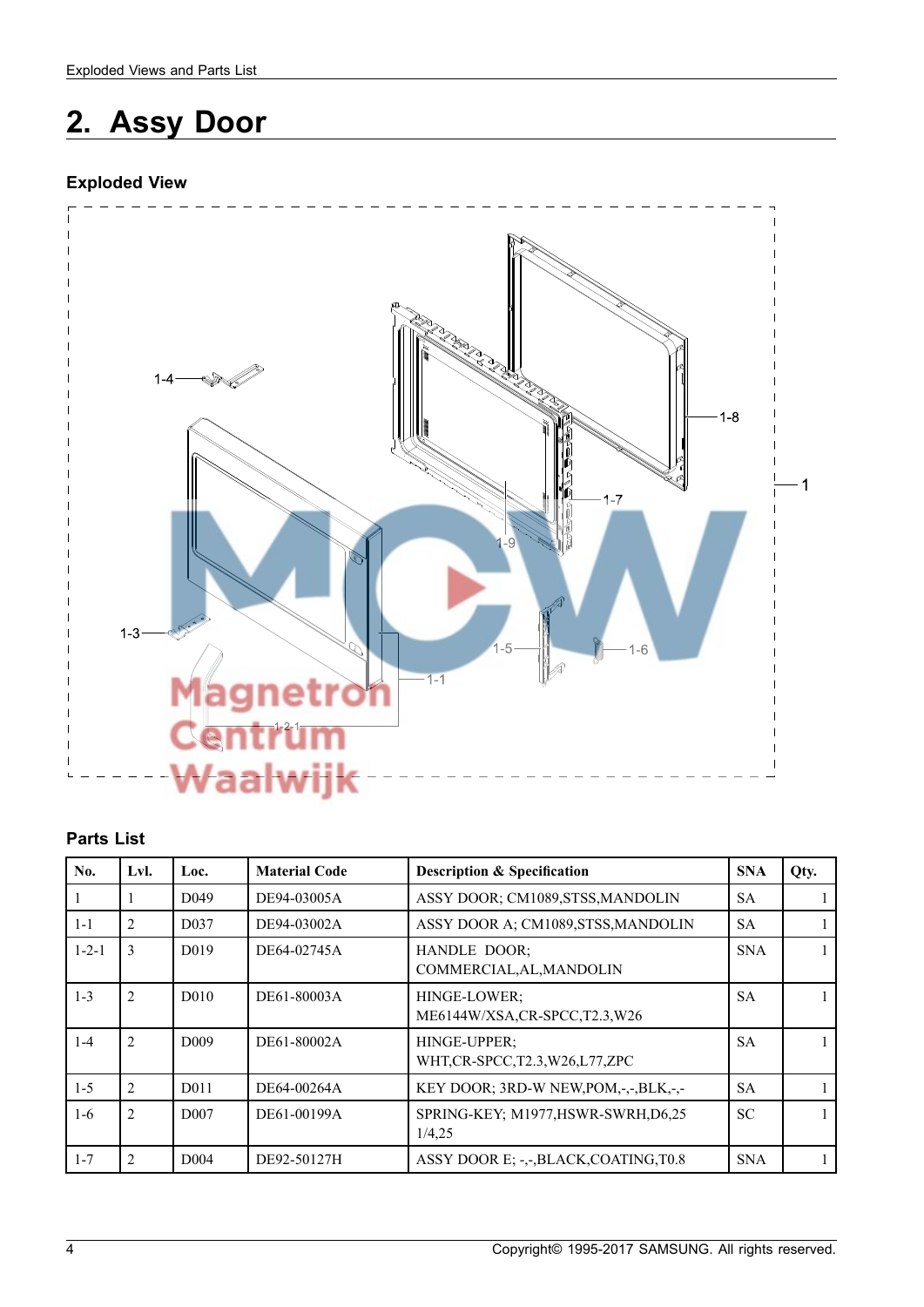| No.     | Lvl. | Loc.             | <b>Material Code</b> | <b>Description &amp; Specification</b>            | <b>SNA</b> | Qty. |
|---------|------|------------------|----------------------|---------------------------------------------------|------------|------|
| $1 - 8$ |      | D <sub>006</sub> | DE64-40012D          | DOOR C:<br>JES1036NL02, PP, T1.5, HB, TB53D, NATU | <b>SA</b>  |      |
| $1-9$   | 2    | D <sub>005</sub> | DE01-00002B          | FILM DOOR:<br>CM1089, PET, T0.15, W290, L169, NTR | <b>SNA</b> |      |